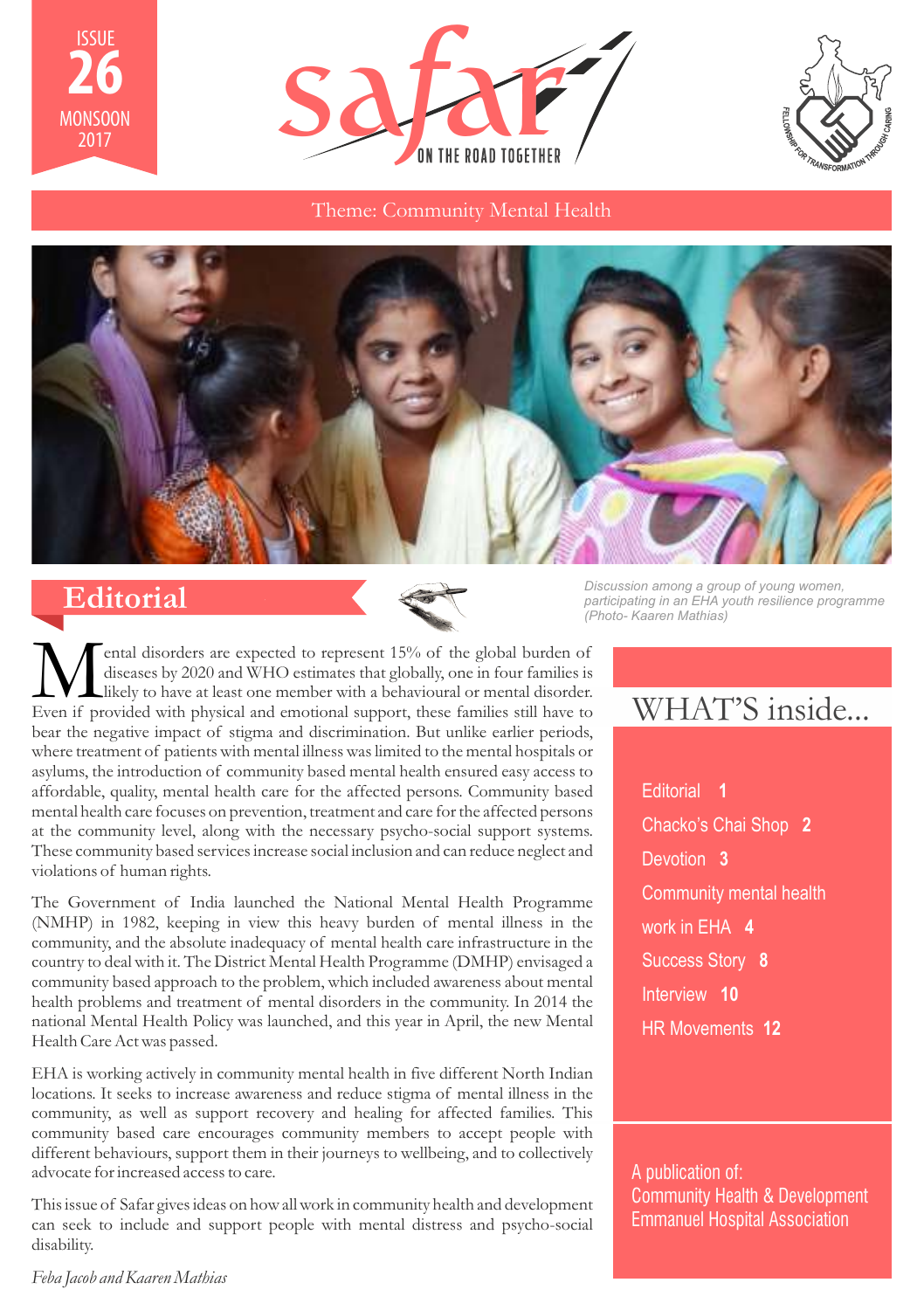# **Chacko's Chai Column**

**P**eople with 'psychosocial disability' have been part of communities since ancient times. In the Bible, the first recorded instance of mental illness is seen in King Saul, who experienced bouts of severe depression and called on David to play the harp, as the music seemed to bring him relief. Once he was homicidal and tried to hurl a spear at David! David himself feigned 'madness' in front of King Achish of Gath when he suspected that Achish may turn against him (1 Sam 21:13).

Our EHA hospitals have been experiencing a rising number of cases of attempted suicides. However, patients with various psycho-somatic illnesses and depression have been frequenting our units for many years. Wherever psychiatrists or counsellors have joined our units they have had their hands full.

India is one of the countries where mental illness has been mainly associated with superstitious beliefs and stigma. Even educated people tend to deny the existence of mental illness and refuse to go to psychiatrists for help, for fear of being labelled as 'pagal'. Maybe that is one reason why so few psychiatrists exist in our country, with a ratio of 1 psychiatrist for 300,000 people! How can we as EHA make a difference in the lives of literally millions of people, suffering from both common and severe mental disorders, often subjected to ridicule, rejection, isolation and violence due to ignorance and superstition among communities?

Most people desire acceptance, approval, encouragement and security for their own personal lives. When society shuns them and refuses to love them, they end up with various mental disorders, from common to severe, which

affect their quality of life. Our Shifa project helps to increase awareness and reduce stigma of mental illness in the community, by training volunteers in understanding mental illness and reducing fears people have about things that they cannot understand or control. This encourages people to accept people with different behaviours, understand them, and even care for them.

The Nae Disha curriculum by Burans project enables adolescents to develop a strong self-image and self-acceptance so they develop resilience and can handle emotional issues better.

The SHARE project has done a tremendous job identifying and assisting patients with severe mental disorders, such as schizophrenia, to access treatment from government doctors and slowly return to a normal way of life.

We still have a long way to go… but it's wonderful to see the significant transformation in the lives of both patients and families through the efforts of our projects. May the love of Christ continue to lead us to those marginalized and neglected people in society who seem to have no one else to care for them. God loves each of them who are made in His image and hence have a real value in His eyes. We often tend to look down on people who are weaker or have different or unusual lifestyles. Let us remember the story of the 'lost sheep' recorded in Scripture, where the good shepherd leaves the 99 others to care for the one lost sheep. May we as His followers do the same in reaching out to our brothers and sisters who are uncared for and unloved in society because they are 'different'.

**Dr Ashok Chacko**, *Director - EHA's Community Health and Development Programme*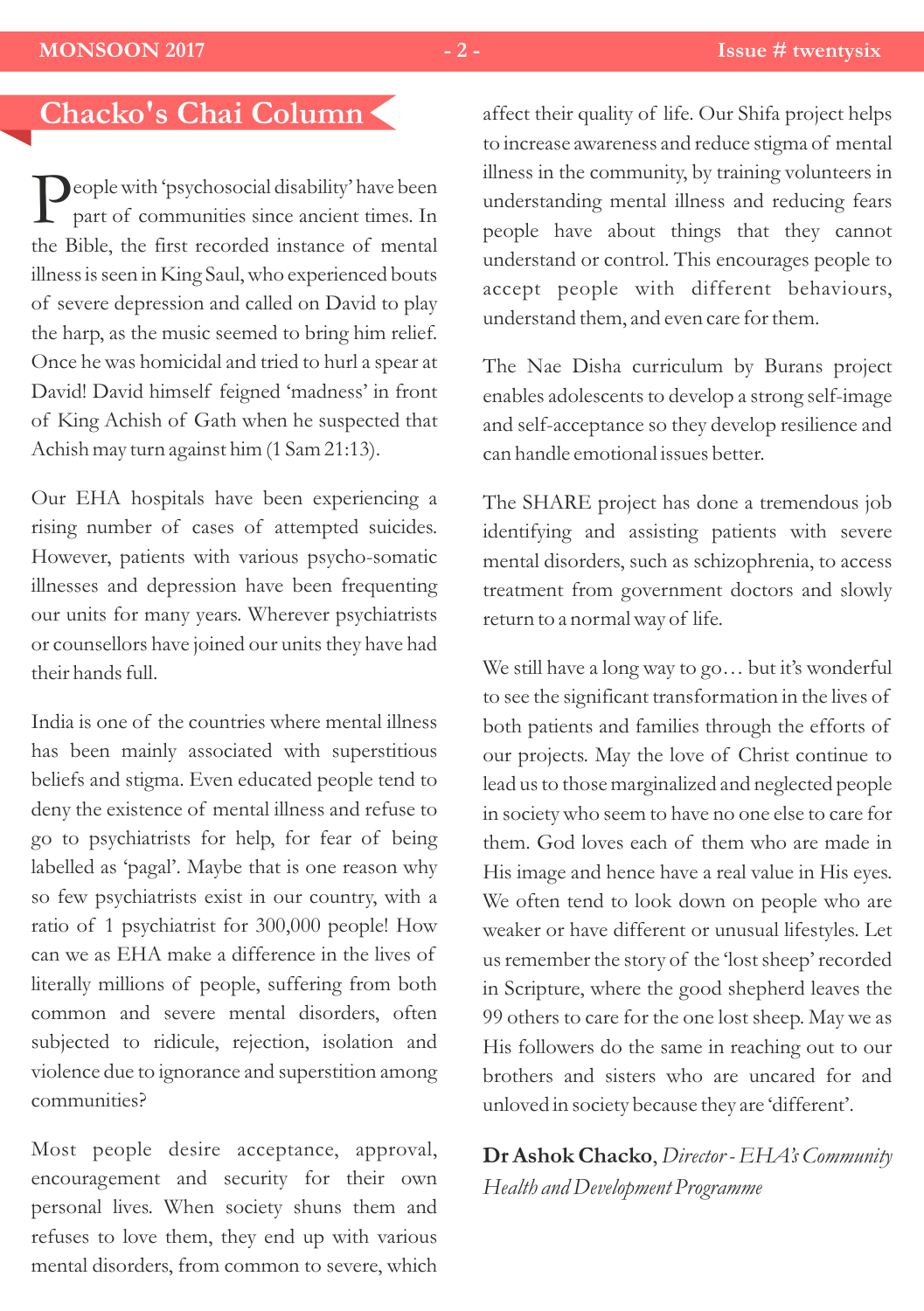## **Devotion**

# **Community Mental Health**

[ *Rev. Prakash George* ]

 $\sqrt{\ }$  ental health is affected by how we think, feel and act. People act on the interpretation of facts and information they have. There are times when they act in the same way as others or as the majority does. Ultimately the action results from the heart. The interpretation depends on their world view, experiences, and knowledge gained from various sources such as religious texts. Communities can act for good or for bad or remain mute spectators depending on the information and facts and the interpretation of the same. For example, we read in Numbers 13 and 14 that 12 spies from the people of Israel were sent to Canaan to spy the land. All returned and reported their observations and facts. Ten interpreted it one way and two interpreted it differently. The people of Israel heard the facts and accepted the interpretation of the 10 with the result that they did not want to occupy the land of Canaan. This also resulted in the people of Israel wandering in the wilderness for 40 years and the people who had seen God's miraculous signs in Egypt not entering the Promised land.

Before entering the Promised land, Moses instructed the people to keep the word of God in heart (Deuteronomy 6: 5-9). God's word residing in our hearts and minds will ensure right action. It is not only for communities, but also for individuals. It is important that as we interact and provide service to the community, we provide the right instructions so that the mental health will be capacitated with the hope they will do what is

right. Being sinful we can still do what is wrong despite being instructed from God's word. But we work with hope that communities will do what is right and they will have sound mental health. As Paul says, "Do not conform to the pattern of this world, but be transformed by the renewing of your mind. Then you will be able to test and approve what God's will is – his good, pleasing and perfect will." (Romans 12: 2)



**World Mental Health Day** (10 October) is a day for global mental health education, awareness and advocacy against social stigma. It was first celebrated in 1992 at the initiative of the World Federation for Mental Health, a global mental health organization with members and contacts in more than 150 countries.

This day, each October, thousands of supporters come to celebrate this annual awareness program to bring attention to mental illness and its major effects on peoples' life worldwide. In some countries this day is part of an awareness week, such as Mental Health Week in Australia.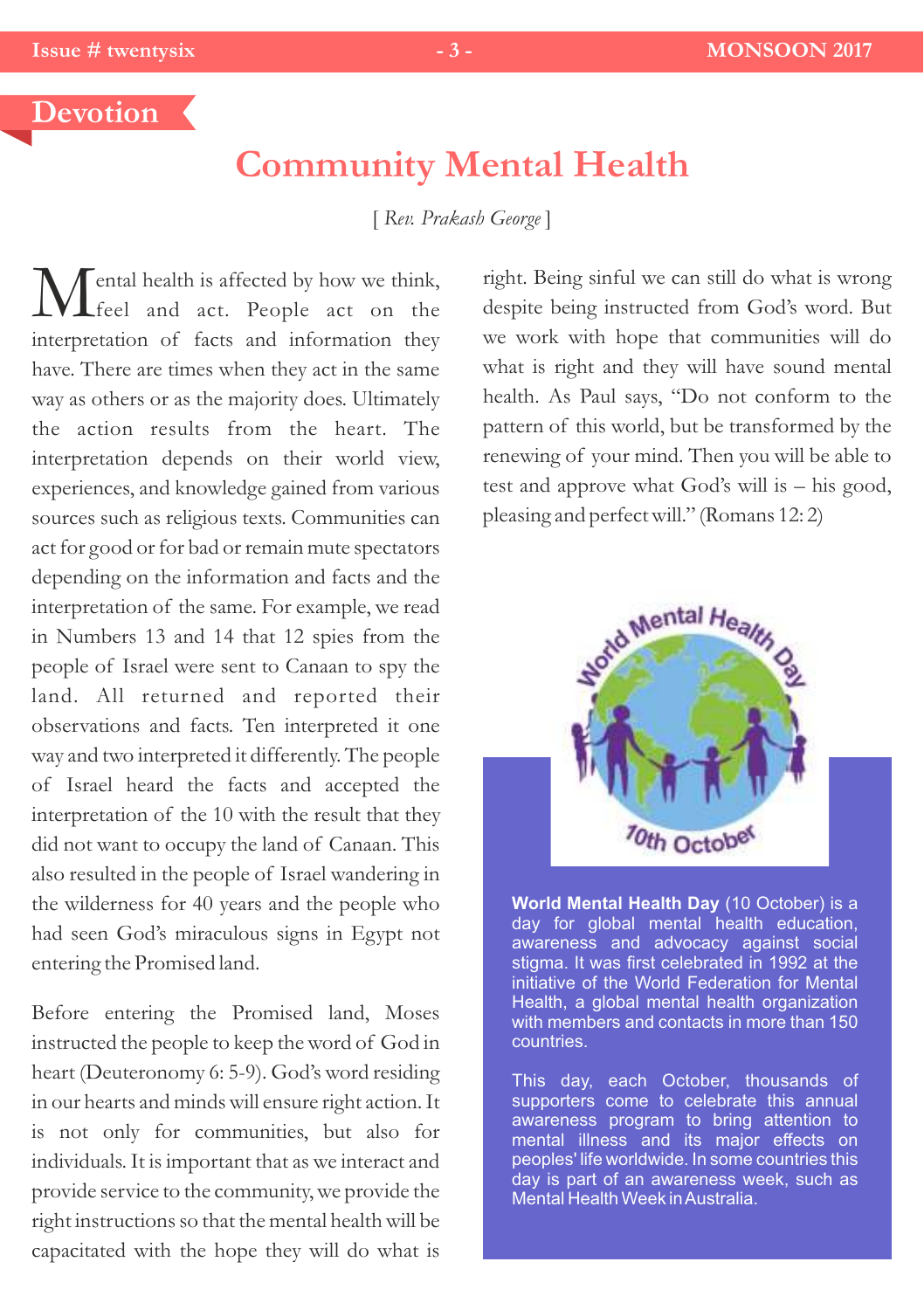### **From pagal to people - community mental health work in EHA** 1

[*By Kaaren Mathias (MBChB, PhD), Mental health programme manager – Emmanuel Hospital Association*]



*Spending time sitting and listening to a person with mental distress is one of the most effective ways to support healing (Photo- Kaaren Mathias)*

 $I$  *had very little control of my anger and would even*<br>*throw a knife.I used to tell people to leave me alone, but*<br>in hards and and family used to take me outside to sit in the *had very little control of my anger and would even my husband and family used to take me outside to sit in the sun and would sit with me. They also took me to the doctor. … After some time, I started feeling like cooking and waking children up for school. I started thinking about them. I started trying... So slowly I started getting better.*

### **34-year-old woman with psychosocial disability**

Up to 90% of people in India with mental disorders do not have access to evidence-based care, and neuro-psychiatric disabilities contribute up to 11.8% to the overall burden of disease in India (1). The described prevalence of depression in India varies from  $5\%$  to  $30\%$  (2) yet all agree that there are scores of people in India disabled by depressive symptoms who have little support and access to care.

Some of the challenges of community based care for people with mental distress (PWMD) in India include widespread stigma and discrimination,

1 Pagal in Hindi is a term used to refer to people who are 'crazy' or 'mad'

under-resourced mental health services (for example India has just one psychologist for six lakh people), and low funding (mental health services were allocated just 1.6% of the health budget in 2011). The District Mental Health Plan (DMHP), launched in India in 1996, has been poorly and incompletely implemented across the country. However, there is increased government action for mental health, with a new Mental Health Policy launched in 2014 and the new Mental Health Care Act passed in 2017.

The Indian context also provides unique opportunities. The vast majority of PWMD in India live with and are cared for by family members, and are often well integrated in their communities with opportunity to participate in community social and religious functions. However, most people with mental illness experience stigma and particularly those with severe mental disorders are socially excluded.

### **Setting**

The community health and development programme of EHA began a focus on mental health in 2010. EHA currently has four psychiatrists in Uttarakhand, Bihar, Central Uttar Pradesh and Assam, and five community mental health projects located in Fatehpur in central Uttar Pradesh, Bijnor and Saharanpur districts, western UP, Dehradun district, Uttarakhand and East Champaran district, Bihar, India. In all our projects, we spent the initial months seeking to understand the realities of life, health and illhealth for PWMD. Key learnings in context analysis are listed below: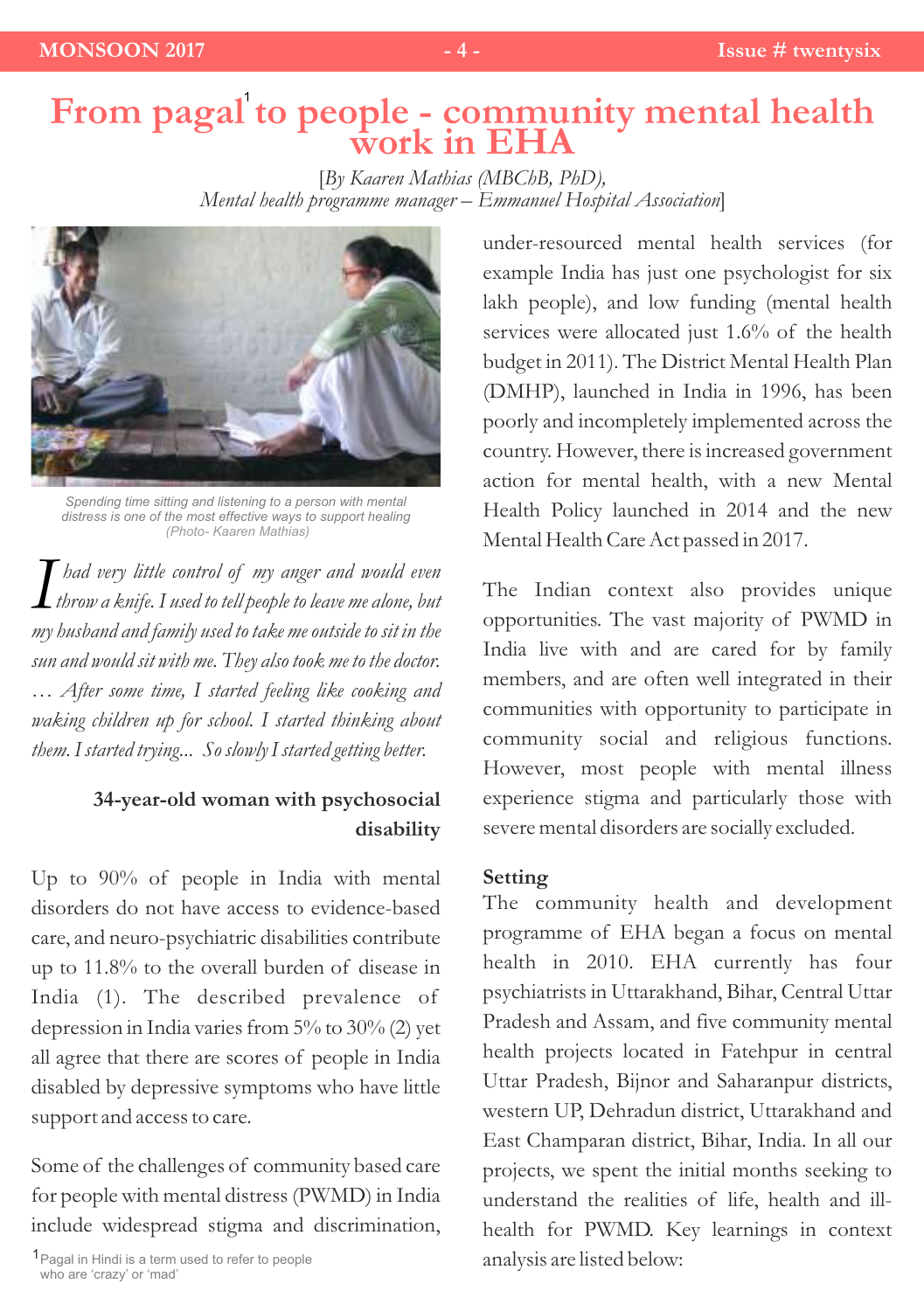- Help-seeking efforts are monumental **1.** PWMD and their families are making enormous efforts to find care. Most of the families spend high resources of time and money seeking help and in our base-line study in Dehradun we found that nearly 80% of people with depression had been to a health provider in the last three months (3).
- PWMD and their families are particularly **2.** vulnerable to exploitation, irrational care, excessive investigations and medicines at the hands of private providers.
- Community members have very little **3.** knowledge about mental illness. E.g. postpartum psychosis may be understood by some as contagious, by others as a 'drama' to avoid work.
- PWMD have a dominant experience of social **4.** exclusion which ranges from more subtle distancing and negative judgements to verbal violence (public ridicule and taunting), economic violence (disinheritance), and physical violence. We have written about experiences of exclusion and inclusion in depth (4).
- PWMD have a hugely increased premature and **5.** preventable mortality. This includes young people with untreated epilepsy as well as related to neglect and low knowledge (e.g. people with schizophrenia with treatable infections who were not taken to access curative care).
- The social and political determinants of health **6.** such as low education, poor housing, being a member of an oppressed caste, and debts hugely increase risk of mental illness (3).



*Working with people with mental distress in support groups is another effective strategy (Photo- Kaaren Mathias)*

### **Programme objectives and learnings**

- To be an organisation that provides welcome, effective evidence-based care, and healing for people with mental disorders in all our clinical services.
- To build capacity in community based mental health at all levels.
- $\blacksquare$  To understand and support effective community based mental health promotion.
- $\blacksquare$  To contribute to national understanding and knowledge of effective community based mental health promotion and community based services.

The characteristics of PWMD identified in our five mental health projects are summarised in Table 1.

Table 1 – Overview of PWMD identified in EHA community mental health projects as at March 2017 (as Fatehpur is in starting phase they are not included here)

| <b>LOCATION</b>                 | <b>TOTAL</b><br><b>PWMD</b> | <b>NUMBER</b><br><b>CMD</b> | <b>NUMBER</b><br><b>SMD</b> | <b>NUMBER</b><br><b>EPILEPSY</b> | <b>NUMBER</b><br><b>OTHER EG</b><br><b>INTELLECTUAL</b><br><b>IMPAIRMENT</b> |
|---------------------------------|-----------------------------|-----------------------------|-----------------------------|----------------------------------|------------------------------------------------------------------------------|
| <b>SAHARANPUR, UP</b>           | 578                         | 330                         | 122                         | 96                               | 33                                                                           |
| <b>BIJNOR, UP</b>               | 1315                        | 286                         | 330                         | 656                              | 43                                                                           |
| DEHRADUN,<br><b>UTTARAKHAND</b> | 656                         | 492                         | 78                          | 77                               | $\Omega$                                                                     |
| <b>EAST CHAMPARAN, BIHAR</b>    | 445                         | 280                         | 113                         | 52                               | $\theta$                                                                     |
| <b>TOTAL</b>                    | 2994                        | 1388                        | 643                         | 881                              | 85                                                                           |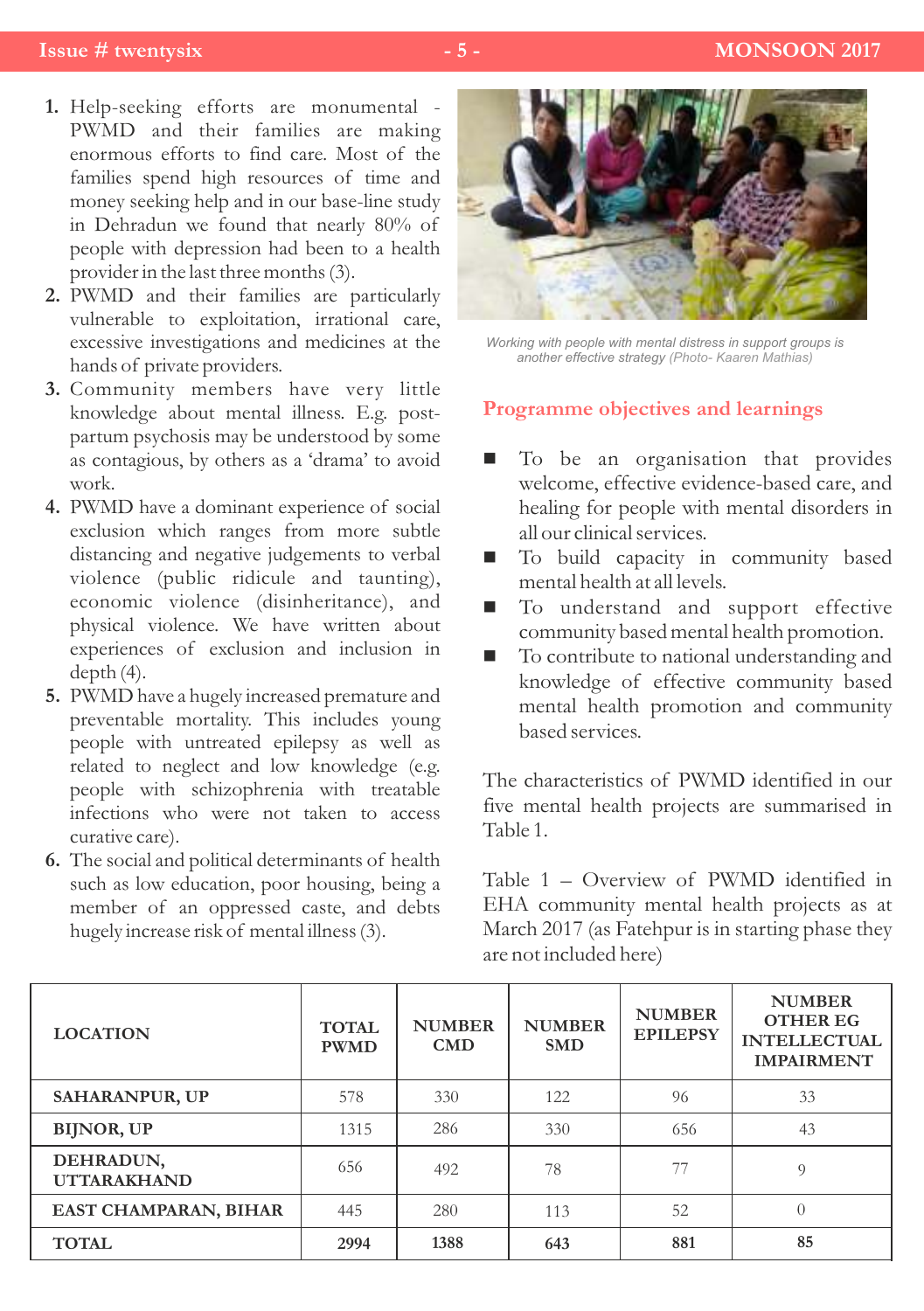### **MONSOON 2017** - 6 - **Issue # twentysix**

# **Key learnings**

- We needed to provide mental health services (clinical and community based) to assure PWMD that there **1.** are steps that can manage symptoms and bring healing. This in turn was critical to help build a group of PWMD consumers to advocate with government providers.
- Government services are stretched with very high out-patient loads, and are highly variably in quality and **2.** do not provide any talking therapy.
- Addressing proximal and distal mental health determinants such as employment, stigma and **3.** discrimination and social inclusion seems critical but is more difficult than providing clinics.
- Building capacity of project team and community members and developing resources to support this has **4.** been essential and needed large training resources.
- Building knowledge and awareness of mental health among community and health providers such as **5.** ASHA workers has been important to identify people affected.

# **EHA - Model of care for people with mental distress**

The EHA model of care conceives of three key steps, illustrated below in Figure One: **Figure 1** EHA Model of Care of people with mental distress

> Wellness skills Self-care and agency 5 Kadam (steps)

Talking therapy - support group, therapeutic group, counselling and CBT, IPT Medicines - needed for some people with common mental disorders and most people with severe mental disorders. Part of this step is acknowledging the power of Dua and Dawa (Prayers and Medicines) for many PWMD

**Step One** - All people with mental distress need support and capacity building to build their own skills such as social skills and friendships, stress management, gratefulness, problem solving, and effective interpersonal communication skills. We have developed a manual titled "Nae Disha – building youth resilience" to build emotional resilience and personal mental health skills. Another resource (5) that we have adapted uses five steps - Give, Connect, Keep learning, Get active and Take Notice - to prompt actions for mental well-being (see Figure 2).

**Step Two** - In addition to this, some people with mental distress can benefit significantly through talking therapies. We are keen to explore options on the therapeutic potential of SHGs and other community based organisations as they are not dependent on mental health professionals who are in short supply across most of India.

**Step Three** - Adding further to personal skills and talking therapies, for some PWMD, there is significant benefit from short or long-term use of drugs. Ensuring that all PWMD have the opportunity to access mental health services and specialists is also key for all of our programmes.

#### **Summary**

Working in community mental health in rural North India is both exciting and overwhelming. Stories like that quoted at the opening of this article remind us of the slow steady opportunities for healing with the support of family and friends. There is huge need and opportunity to bring healing and transformation for thousands of PWMD and families who are currently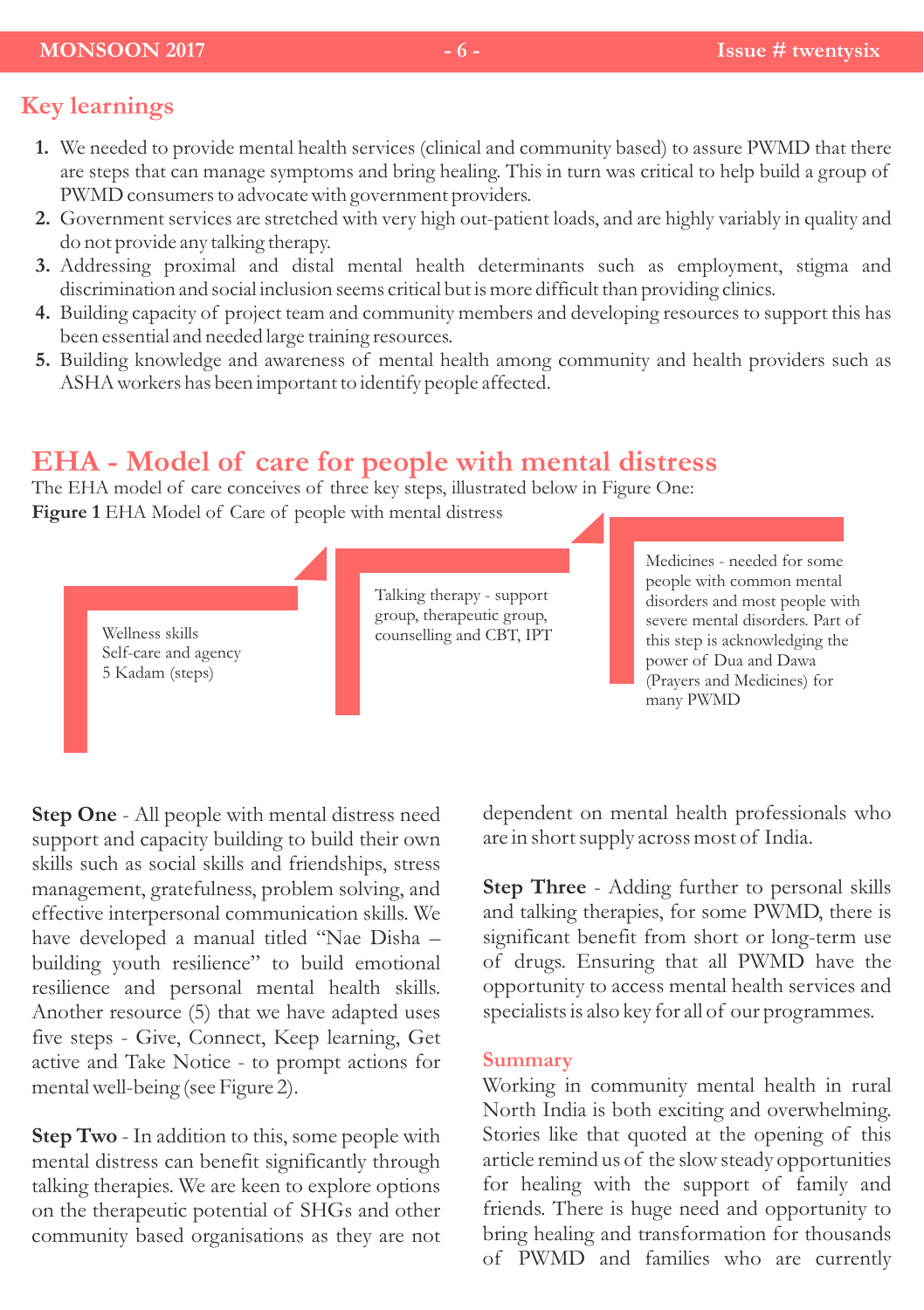### **Issue # twentysix - 7 - MONSOON 2017**

isolated without care or support. It is clear that we must acknowledge the cultural context and give psycho-social support as well as the care of biomedicine. Models of care are working drafts and continue to be developed iteratively. Documenting and writing about what we are learning seems morally required in a context



*Rani, a Burans community worker in Mussoorie, seeks to listen to a distressed community member (Photo- Kaaren Mathias)*

where there is very little written about effective community based mental health programmes in North India. We journey on with small steps.

#### **References**

**1.** World Health Organisation. Mental health atlas 2011. Geneva: WHO; 2011.

**2.** Poongothai S, Pradeepa R, Ganesan A, Mohan V. Prevalence of depression in a large urban South Indian population--the Chennai Urban Rural Epidemiology Study (CURES-70). PLoS One. 2009;4(9):e7185.

**3.** Mathias K, Goicolea I, Kermode M, Singh L, Shidhaye R, Sebastian MS. Cross-sectional study of depression and help-seeking in Uttarakhand, North India. BMJ Open. 2015;5(11).

**4.** Mathias K, Kermode K, San Sebastian M, Korschorke M, Goicolea I. Under the banyan tree - exclusion and inclusion of people with mental distress in rural North India. BMC Public Health. 2015;15(446).

**5.** Mental health foundation of New Zealand. Five steps to well-being. Wellington: Mental Health Foundation of New Zealand; 2012.

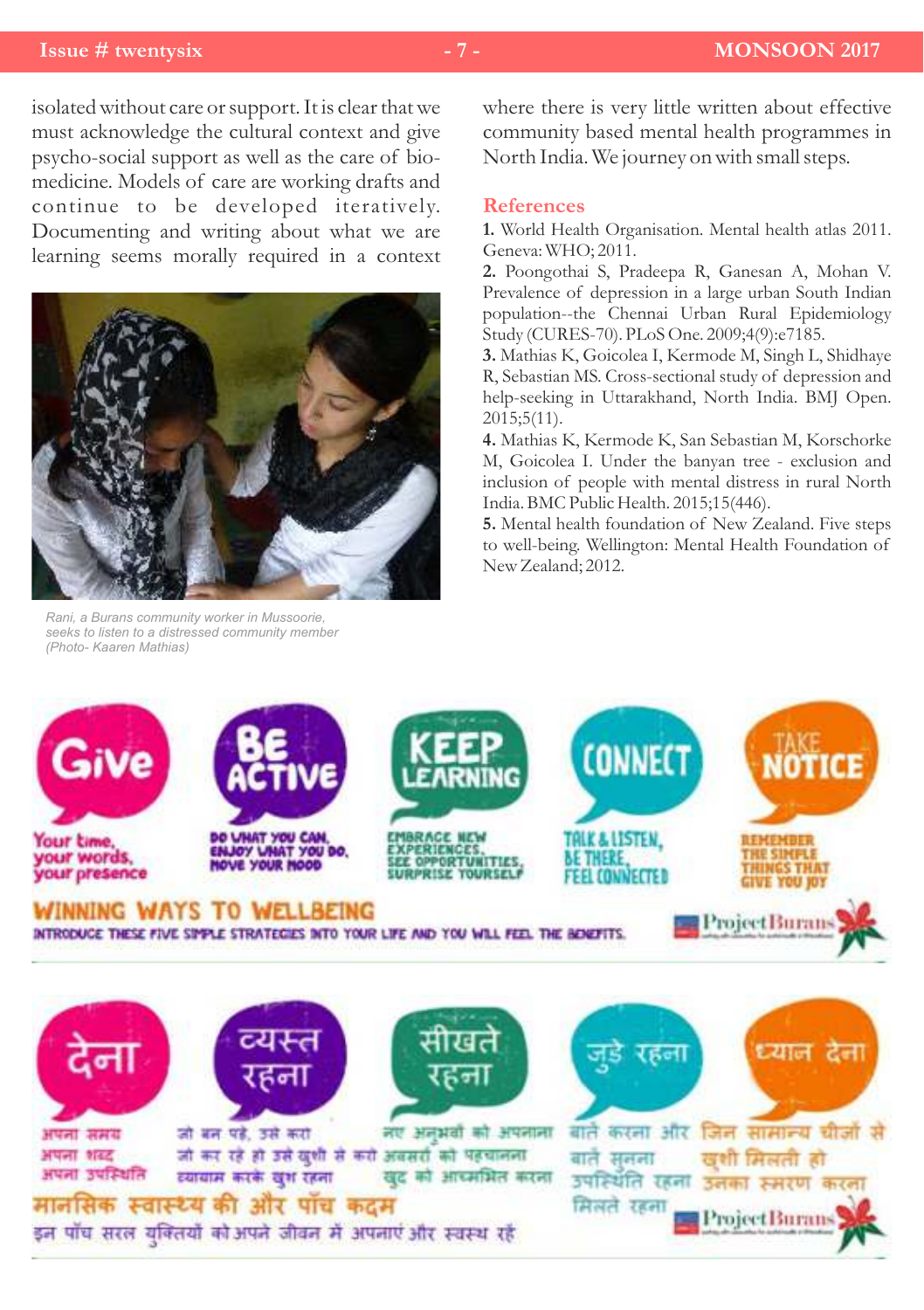# **Success Story**

# **From SHARE project**

*David Abraham, Project Manager*



*Om Prakash*

Om Prakash, 32 years, was a semi-skilled labourer suffering from psychosis for the last three years. He was very aggressive and would physically abuse his wife. He had to leave his job because of this mental disability.

Om Prakash's family admitted him to a private psychiatric clinic in Moradabad district for about eight days. He was given shock treatment but there was no improvement in his health status and he continued to behave aggressively.

SHARE project staff came to know about this case and made regular visits, encouraging the family to access treatment from government doctors. As a result, they took him to a Government Mental Hospital where he started

taking medication, and after a few weeks he began responding to his wife and children. Seeing the improvement in Om Prakash's health, his wife dropped the idea of leaving him. Over time there were significant changes in his behaviour. He started working in the fields earning money for his family, began to have social interaction with friends and neighbours, and started taking responsibility, thus returning to a normal way of life.



*Afsana Khatun*

Afsana Khatun, 30 years, was a semi-skilled worker who earned money from making Bidi (locally made cigarette).

A few years ago Afsana ran a small shop in her house. Her earnings of about 6000/- Rs was stolen and she became upset, very quiet, restless, and sleepless. Later she started developing psychotic symptoms and was admitted to hospital, but she discontinued her medication. The SHARE team had conducted mental health awareness in Afsana's village and with the encouragement of the SHARE team she started taking medication again.

Now Afsana is alright, doing her day to day routine work at home and also doing her previous work making bidi to earn money. In this way social inclusion is taking place.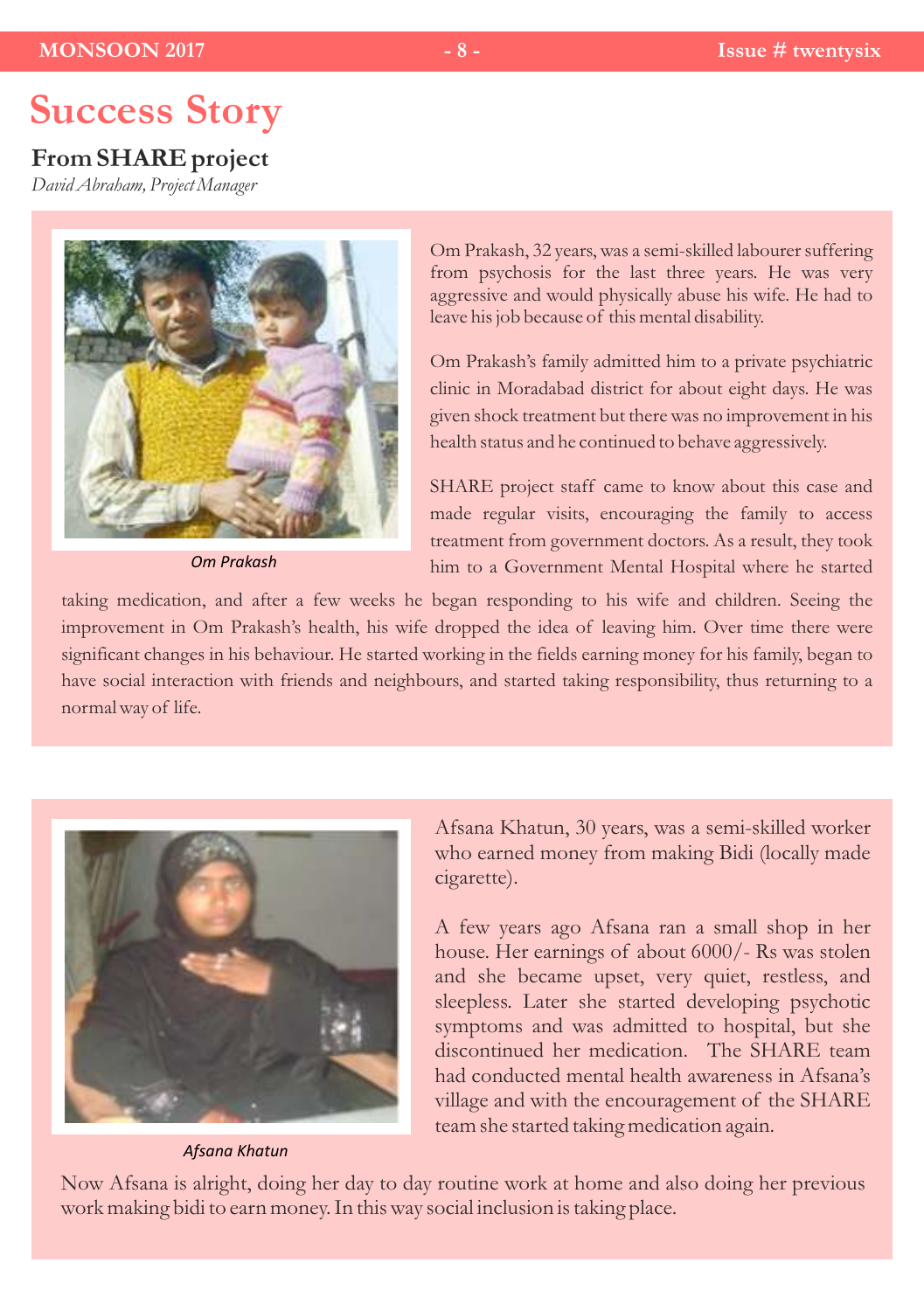# **Story of Task Force Group, Nayi Roshini Project, Duncan Hospital, Raxaul** *Nalini Khristi, Nayi Roshini, Mental Health Project*



A ayi Roshni project, Duncan hospital<br>located in Raxaul, works on the social<br>determinants of mental health and<br>various mental disorders. In this project the local ayi Roshni project, Duncan hospital located in Raxaul, works on the social determinants of mental health and people work with and for their own people and the so called Task Forces form the backbone of the project. Each of the participating communities builds up a Task Force consisting of four men and four women who are chosen by the communities themselves. Now, 41 out of 65 Task Force Groups are active in their communities and we found that many success stories are coming out of their work.

The Task Force members receive training about mental health and its social determinants. This training capacitates them to teach groups and to interact with people suffering from mental disorders. In their day-to-day interactions they identify people suffering from mental disorders or at risk of developing a mental disorder. The

Task Force Groups address local issues related to domestic violence, familial conflicts, alcoholism, and suicide attempts. They are helping to deal with issues related to the rights of people living with mental disorders. Moreover, they identify and refer patients to the hospital for adequate management. The majority of patients do not have the money for medical treatment. The Roshni Project staff motivated 20 Task Force Groups to address the problem and they began to save money that could be used for people who are poor.

These groups are working voluntarily. We have provided banners and ID cards for each group so they do not face difficulties doing their work.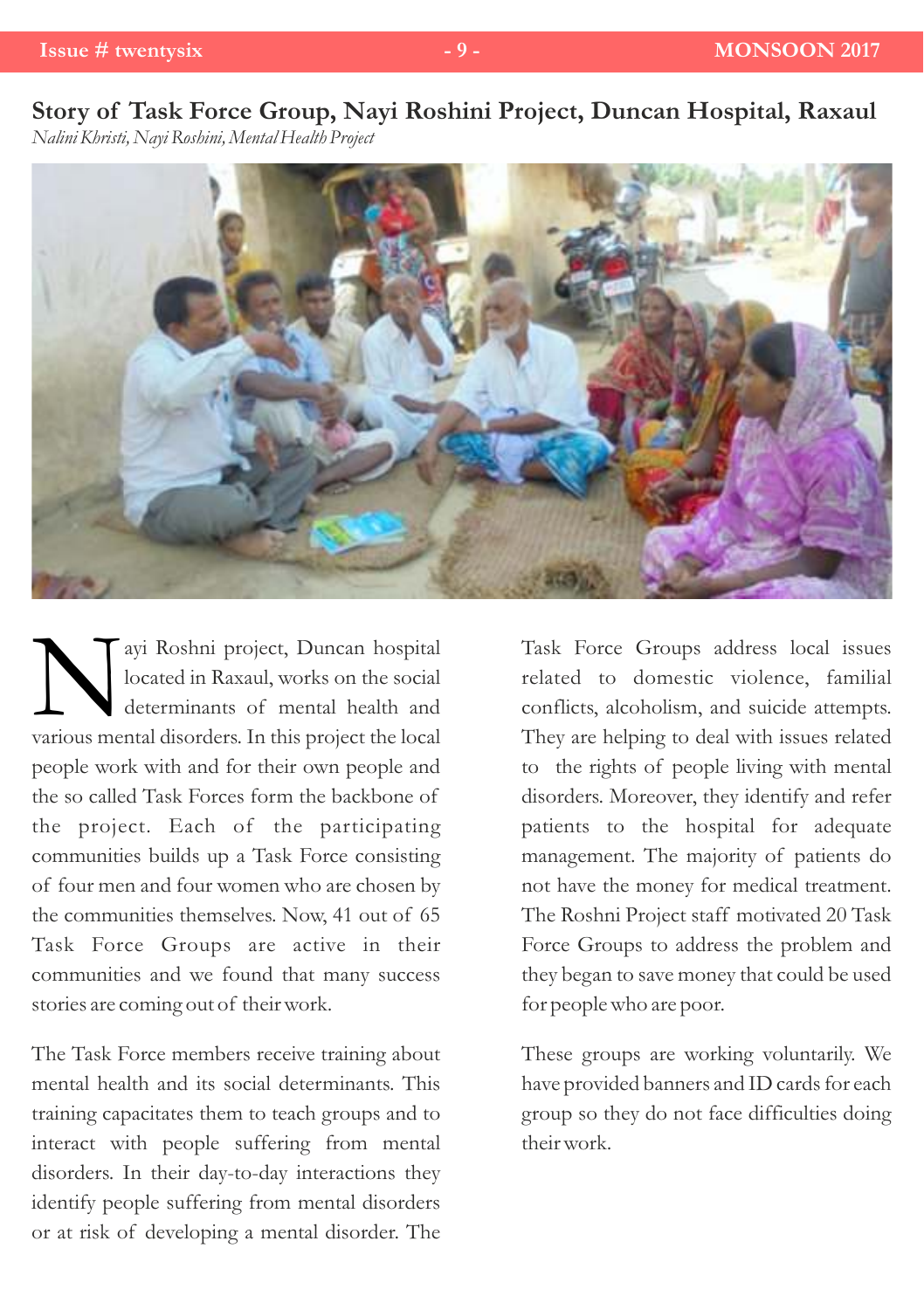# **A telephone interview with Ms Laboni Roy**

**Assistant Director (Projects), Iswar Sankalpa, Kolkata**

[ *By Feba Jacob, Editor, Safar* ]

### **Safar** - *Could you please share about your organization's work in the area of Community Mental Health?*

**Ms Laboni Roy** - Iswar Sankalpa is a non-profit organization started with an objective of ensuring the dignity and holistic well-being of homeless persons with psycho-social disabilities on the streets of Kolkata. These people mainly belong to economically backward and socially marginalised families. They are often seen, in various states of mental distress and physical abuse, around railway stations, bus stands, pilgrim centres and on street corners, separated from and/or abandoned by their families. What led to the beginning of Iswar Sankalpa was the scene of a man scrounging for a meal from local garbage vats. The journey of Iswar Sankalpa thus started from 2007 to address this issue of mental illness or psycho-social disability with an emphasis on social recovery with medical intervention.

### **Safar** - *What are your organization's key initiatives in community mental health?*

**Ms Laboni Roy** - A pilot study in 2007 initiated the process of identification and mapping of homeless persons with psycho-social disabilities on the streets of Kolkata. As well as identifying persons with mental distress, we also started to enquire about the resources for these people to survive. For example, people such as tea stall owners with whom these people are in contact, and from whom we could learn more about the person with a mental disability.

#### Mental health camp

We started to conduct mental health camps for isolated individuals in the streets in highly populated areas, to help them by giving care and medicines. With the help of social workers and community people, we brought people with mental disability to the camp where the psychiatrist diagnosed their illness. Our approach of love and care brought changes within the community where there was a lot of stigma and fear. We continue to run these medical camps. The social worker assesses how the client meets their daily hygiene needs and if s/he is involved in any work, and often tries to identify a caregiver from the surrounding community who volunteers to care for the client in various ways such as providing daily medicines, providing food, involving him/her in some work, or providing a shelter for the night. So along with identification of ill people we emphasize finding caregivers through awareness camps, CBOs, and medical camps. Our medical camps and awareness meetings help to identify more clients, and also to educate the local community on mental health related issues.

#### Outreach programme

In June 2007, we started the outreach programme "Naya Daur", a mental health intervention project with a difference. This is a community based outreach programme providing psychosocial interventions for homeless persons with psycho-social disability. With the help of community caregivers and community resources this programme continues to operate.

### Social rehabilitation - *Drop in rehabilitation centre*

From 2007-2009 the main purpose was giving homeless people proper care and treatment. In 2009, we found that people who received constant care and treatment started asking to learn something. While working on the streets we found that police treat these people as criminals or as law breakers, so we started advocating to the police that they are not law breakers but people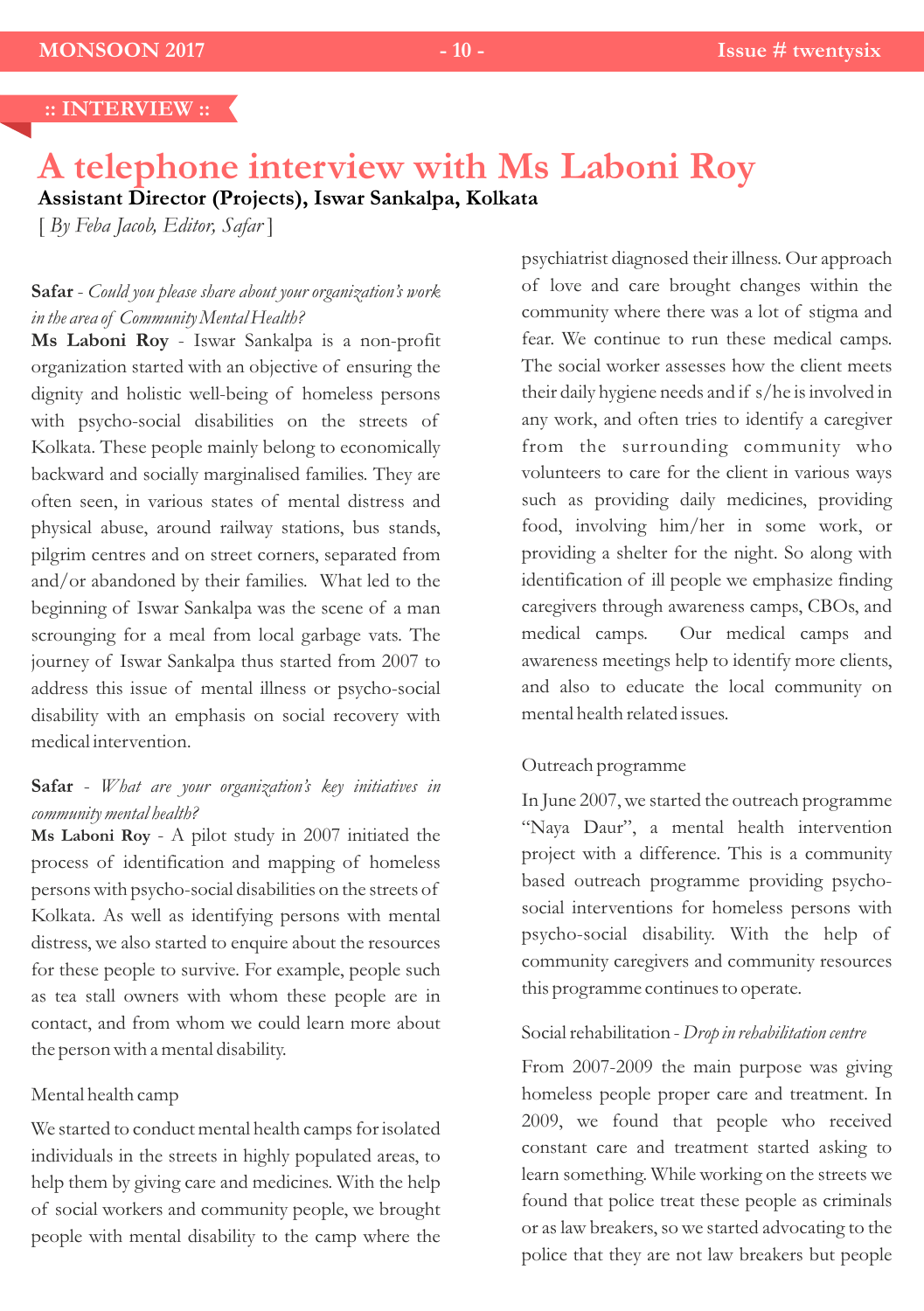with psycho-social disabilities. In 2009 a Drop-in-Rehabilitation Centre (DIC), officially named as the Dr. K. L. Narayanan Rehabilitation Centre, was started at a space provided by the Kolkata Police within the premises of Hastings Police Station – the first of its kind in the country. These centres are a therapeutic day-care centre for the physical, emotional, psychological and social integration and well-being of homeless persons with psycho-social disability. They started making paper packets. Now the Kolkata Police have been increasingly involved in the project and are key partners in identifying people needing care, and are a necessary part of the legal process involved in taking care of persons on the streets. The drop-in centres are within the community and local people as well as the police can see that these people are not law breakers but are like us, receiving treatment and care.

### Restoration

Eventual re-integration of the person back into the community – and if there is one, the family - is also a significant goal of Iswar Sankalpa. The goal of rehabilitative activities is to empower every client to create an independent living. When they get involved in these activities and therapies they become more communicative and responsive and give their home addresses and family details, which leads to restoration to their families. This is done in collaboration with the Kolkata Police and other government agencies. The philosophy behind the restoration process is to facilitate and foster independent community living of our clients, so that they may live a productive, dignified life in society, and are able to become contributing members of society.

### Shelter homes

Considering the safety and security of women we also started a shelter home. Homeless women with psychosocial disabilities who live on the streets are very vulnerable to different kinds of abuses, and the community care model leaves them at risk of physical and sexual violence. Thus the first shelter for urban homeless women with psycho-social disabilities, Project Sarbari, was founded on April 2010 in

collaboration with the Kolkata Municipal Corporation.

Urban mental health programme

The Urban Mental Health Programme (UMHP) was initiated in partnership with the Kolkata Municipal Corporation. This project aims to integrate mental health services with physical health care services in the primary health care setting. UMHP focuses on the preventive aspects of mental illness and health – and thus leads to quicker intervention.

### **Safar** - *What are the challenges you faced while working with communities in this field? How did you overcome them?*

**Ms Laboni Roy** - Well, the stigma attached to mental health conditions is the major challenge faced in every stage of our work from the beginning till now. The person is stigmatized and excluded from his family. Stigma exists across all economic and socio-cultural statuses. But as we started working, the increase in the number of community caregivers was a significant indication that the stigma has been reduced. This is an ongoing process and we continue to engage with people.

### **Safar** - *What are the ideal roles and responsibilities of NGOs in community mental health?*

**Ms Laboni Roy** - NGOs can address this issue and identify persons with psychological disability in the community they work in, and can provide psychiatric services or other therapeutic services for the identified persons. NGOs, as they work at the community level, can identify community volunteers who help them to work more, at the ground level. If the NGOs are working in mother and child health, awareness on mental health can also be increased because many mothers and children are suffering from psychological issues which are not identified.

#### *Thank you so much Ms Laboni for your input!*